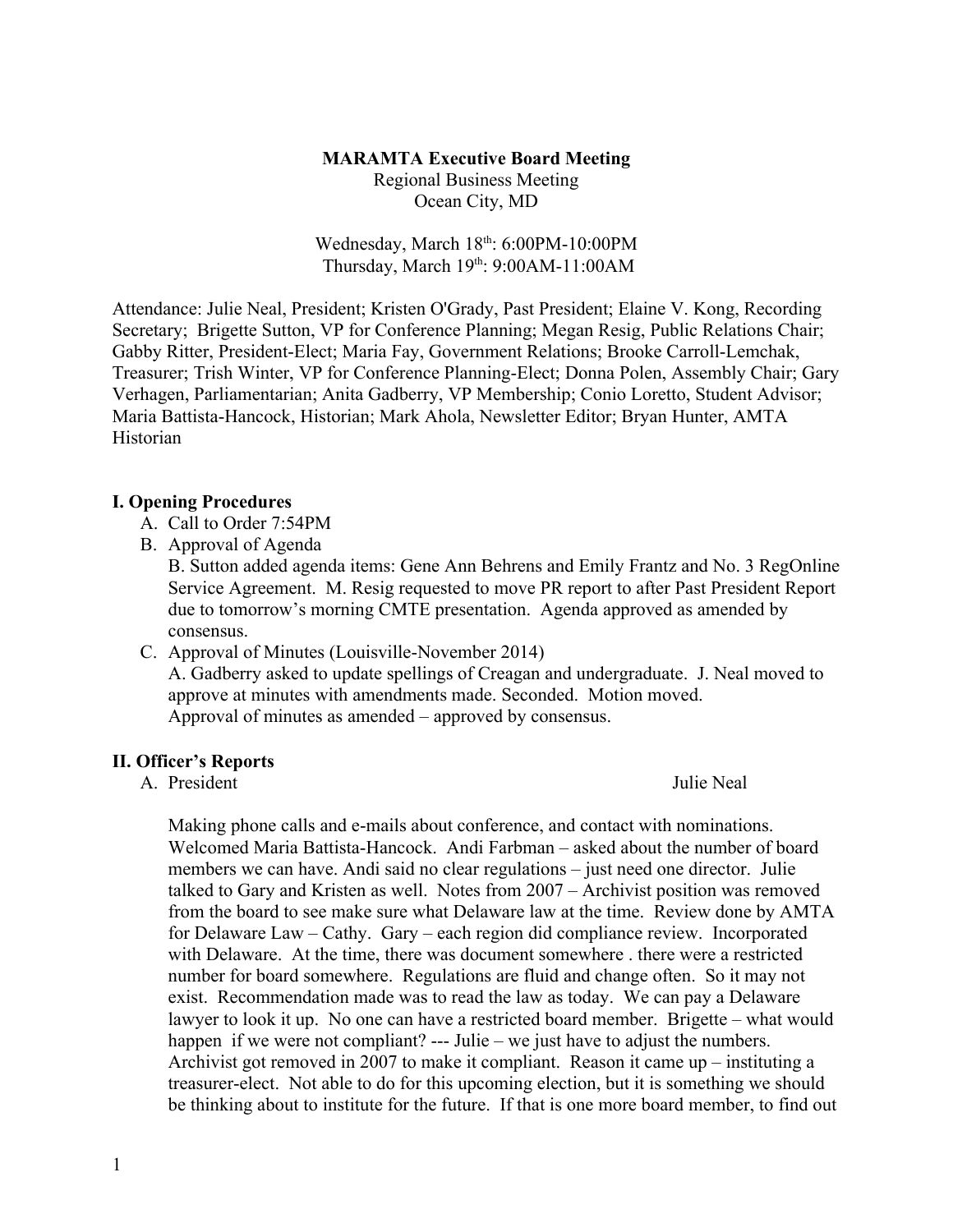about this process – what are the limits? And no limits at this time. Encouraged to have options for the future. We do not want too many positions. Keep it around the mid-teens Andi suggested. IRS does not want too few or too many. Between 3 and 20. That is what is holding us up about making the decision about treasurer-elect. It could be apprentice, and not be an official board member or being a non-voting members. We need odd, so adding one would bump us to even. We could have that position be nonvoting. Logistics – to add this position – how would it work? It would need to be a bylaw change and before the next election.

Julie - Brooke any thoughts? Apprentice type of position, and they would be responsible of the conference budget. And Molly has been doing a good job. Learning financial software and learning have everything works. They serve a specific purpose. Constitution change needs to be submitted two weeks before a voting. (To remove the registration chair at this meeting).

Kristen – appoint someone to work out how this position would be and Finance Committee and Molly be part of this task. Maria Fay – Government Relations – Apprentice type position is needed. Role is changed and more complex. It took two years to figure out the whole thing. And that is what preventing from moving forward. Apprentice knows what is going on. Julie – the movement has exploded for government relations. And apprentice/elect to get the lay of the land. Donna agrees with Treasurer – we are big and complicated. Government Relations same – difficult things happening in this region, and step in the role especially with someone that has not been on task force. Those positions can be non-voting. Learning how those positions interact with the whole board.

Gary – Make a treasurer-elect, the treasurer cannot succeed themselves. 2 years and 2 years, and same with government relations. Conio – look at the length of the terms – can we have them serve for a longer period of time? Julie – it would be a four year term with the elect. Presidency is a six year term. Brigette – four year term and can succeed, but apprentice will only be four years. Brooke – if not desirable, it could be just a conference treasurer position with the same function as an elect. Brigette – there is more work involved. Julie – there was a break down between conference co-host and MAR treasurer… and that is why we have a new conference treasurer – Constitution, Bylaws and Policies – needs to be defined. If they are expecting to run for MAR conference, what we call it is what will determine how it would be continued? Julie – both are good options – four years is a long time to volunteer their services.

Kristen – it would make sense to make other apprentice types for other positions – conference treasurer can be a training. There would be options to look to them for potential for positions. Not fan of extending the term length and give the membership that option to turn over that position. If not going well, they do not get this option to turn the person over. If someone did want to get out of 2 year. Do a work group before a recommendation can be made.

Brigette – Focus our attentions to solicit – willing to learn the job, and how hard to find a job candidate bringing to the table. Look more closely how we present candidates.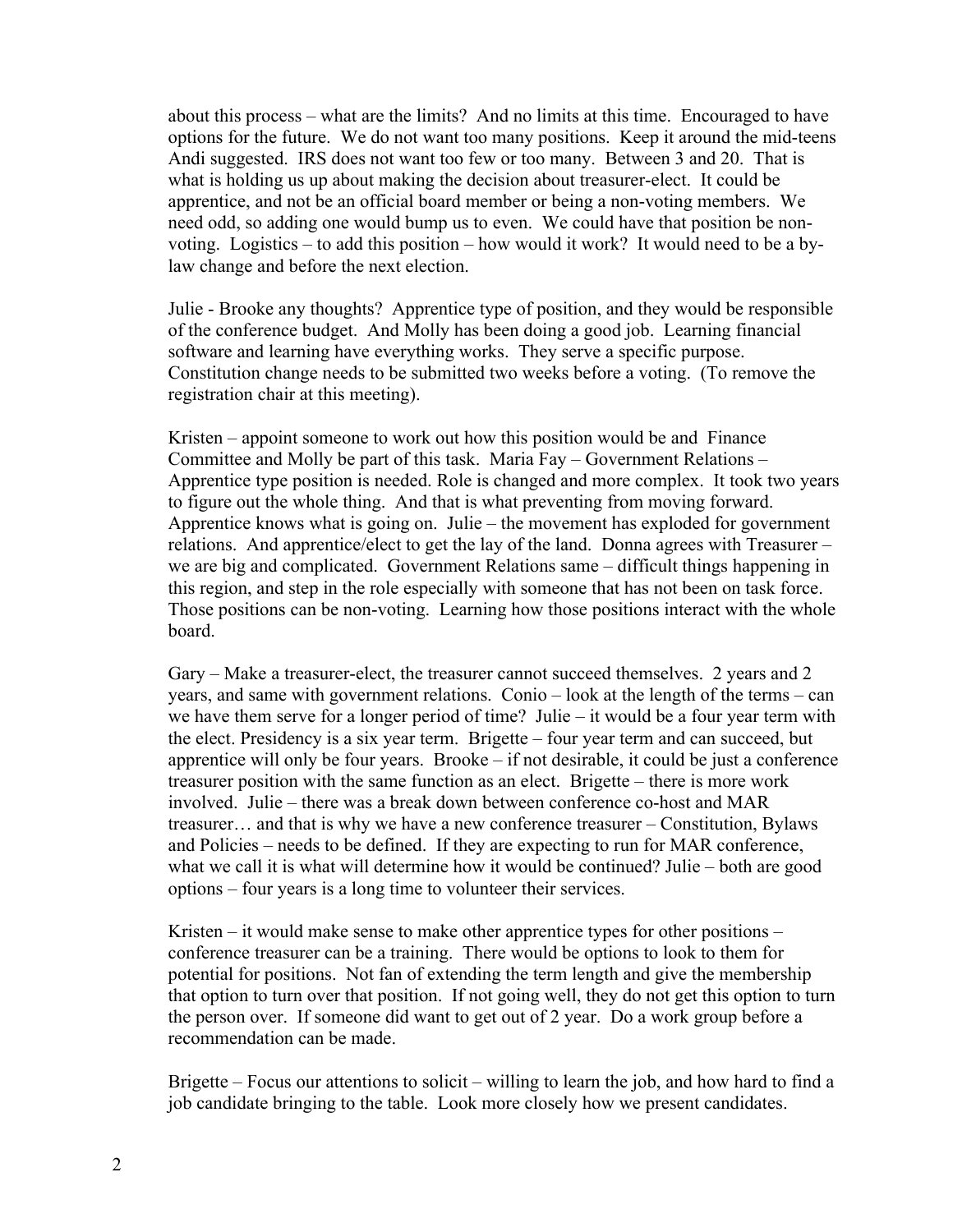Kristen from nominations – have had experiences, characteristics, and background vs. are you willing to run? Conference treasurer, running a business or doing a state organization – for treasurer. More opportunities to generate more options. Mark – no limit to how many consecutive elections for each position. Megan – hand off – look at a more extensive transition. Julie complications – vote is so close to the end of the term. Election years – the former board members (outgoing and incoming) are invited to the meeting, but outgoing board members been coming to that meeting because the term is over. It is hard when people are volunteering because we do not have much an overlap. Megan – are we stuck with that timeline? Other regions have elections at conference or do elections before and term ends at conference. Julie would need to ask about when it would be for the conference. We have attendees to give input and have the floor to talk. Donna – when people are elected, it is made clear to them, that the term goes through that meeting at June meeting. They need to be at the meeting. Julie – we can add to the bylaws as a duty of the position to transition for incoming person. Being open minded and candid with input

Need Finance, VP of Conference Planning and Molly for a conference call/work group to figure it out. Julie would like to suggest that the executive board create an adhoc committee how better prepare people to take over positions, such as Treasurer and Government Relations, since they are in the most need right now. Brooke – loop together. Julie – want to broaden because of M. Fay's suggestion. Base on discussion. If we add positions, we need to look at constitutions and bylaws. By regular procedure, the president will be in charge of who will be appointed for the adhoc committee with executive board approval.

Entertain motion to form adhoc committee to better prepare people to take over positions such as treasurer and government relations – Kirsten motioned. Brooke seconded. Deadline for that committee to report back to the board? Brooke – June meeting. Report back of suggestions. New motion? Brooke motions to amend to make a report back date of June meeting. Brigette seconded. Amendment of the motion approved. Amended proposal approved.

Julie spoke with Amy Furman – but health is not up to where wants to be. Western and GLR. Jennifer Geiger is going in her place. Amy sent slides and Julie will present for Amy Furman at the opening ceremony tomorrow.

Looking forward to this conference!

### B. President Elect – 8:46PM Gabby Ritter

Constitution and Bylaws – Constitution changes – went up on the website. Membership will vote for. Bylaws have not presented yet. Looking for state associations/task force bylaws. State Recognition plan – worked on language and make it current. A lot of changes for that. Used to have specific number, it fluctuates. Change language, and take out restriction of numbers. President-Elect will serve as a liaison for state associations and MAR board.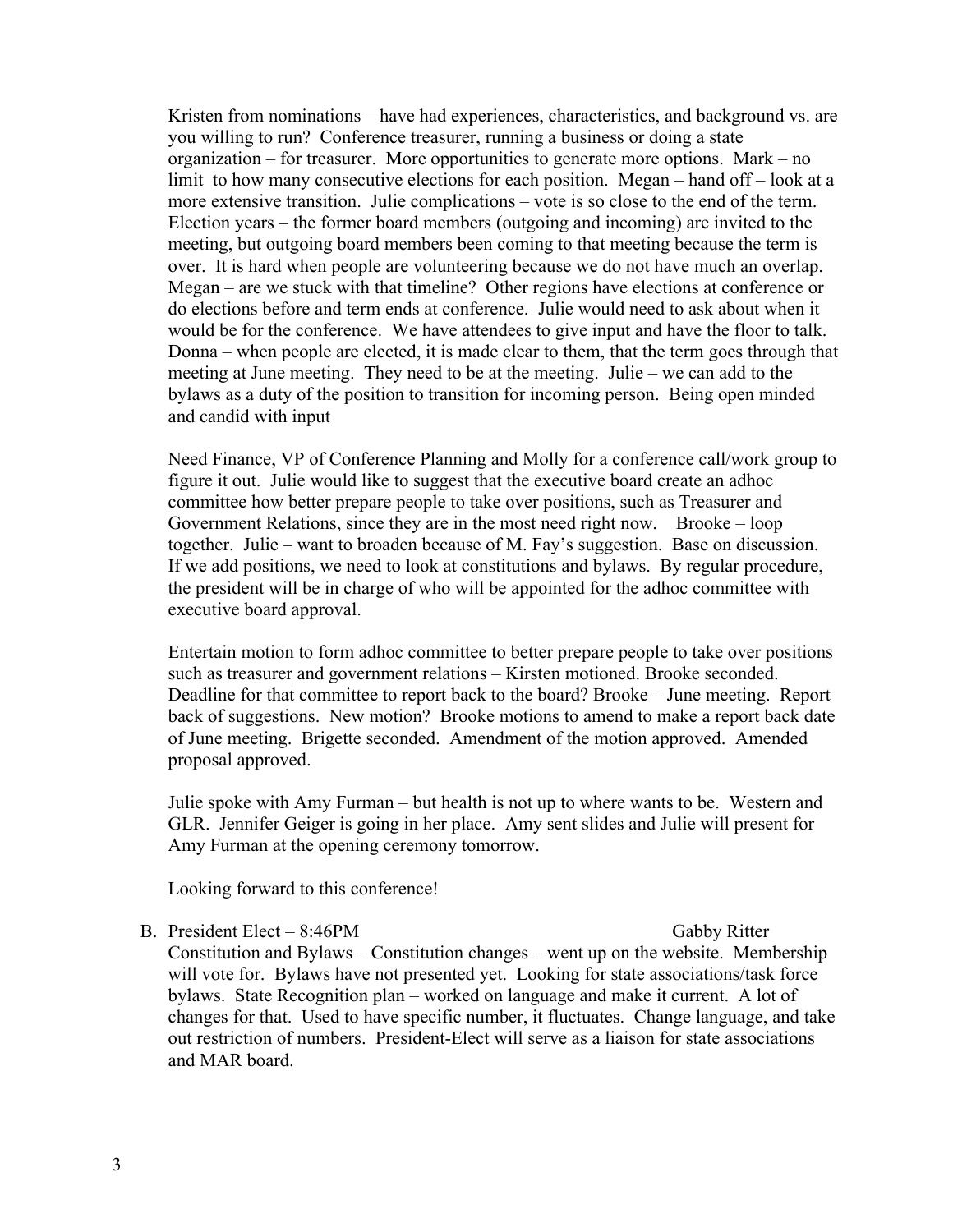Handbooks – June will hand over. For the new person. Give contact information to help. President-Elect is supposed to facilitate that transition so you can send to Handbook.

State Associations – Virigina state association to clarify the roles and responsibilities. Out of that – with Donna's help to have a concurrent session about state task force and association (sat morning)

Email Policy – Executive Board Files – Policies and Procedures – MAR Email Policies. Directions how to hand over to the next person. Set to the Secretary Email. Vote to approve. Julie calls for vote – policy approved. Conio asked to share policy with students.

MAR CMTE Policy – Laurie Keough has been working on a new policy MAR sponsored CMTE. It should be restrictive for just MAR members. Change language, mission statement changed. Question about language of a member for CMTE – affiliated state associations should be articulated different? Encourage affiliation which would be good. Member benefit due to finances spent. Julie – President of state association could get CMTE, but it would be a for state association. Laurie gets most requests – organizations state associations or colleges. A member at the college was requesting. Kristen and Gabby briefly discussed

Bylaws Article 10 section 1 – Special interest groups – from 5 members involved. Groups may request for annual conference and workshops - State chapters – Section 2? MD affiliated, VA discussing affiliation, and NJ is not. Academic institutions would need 5. Gary recognition by MAR – use CMTE pre-approved provider – professors would be one special interest group – future music therapy students. Widely known? Keough started over from scratch and get the language revised to put on website. Julie – member benefit. Members do not know about this benefit. Push for more membership – let people know what benefits membership are. It has been an everyone benefit, but now changing to membership benefit. \$75/CMTE – for CBMT. It could cost \$75 per presentation. Maintain approval of content – has to be approved by Laurie – reviews to go to CBMT. But save the cost of being a provider. Saves a lot of paper and process.

Policy – Mission Statement (get from Gabby) – proposed policy. Effective deadline? Coming from committee and we as a board can edit and then vote. Effective the date it is approved. Donna – question –  $NY$  Task Force is starting to paln workshops at the five NYS schools. Want professionals to earn CMTE. Task Force can go through AMTA/CBMT joint work. Julie vote on approval of this policy of this position as was read to you. Vote will postpone to tomorrow.

Summer Meeting – Gene Ann – June  $12<sup>th</sup>$  and  $13<sup>th</sup>$  for summer meeting for Elizabethtown College. Discussion of date and location. Brigette suggested to always have  $2<sup>nd</sup>$  weekend of June or 3rd week of September, etc. Policy will be written. Procedure.

Business Meeting – Files projected at the business meeting – give to Gabby.

C. Past President – 9:18PM Kristen O'Grady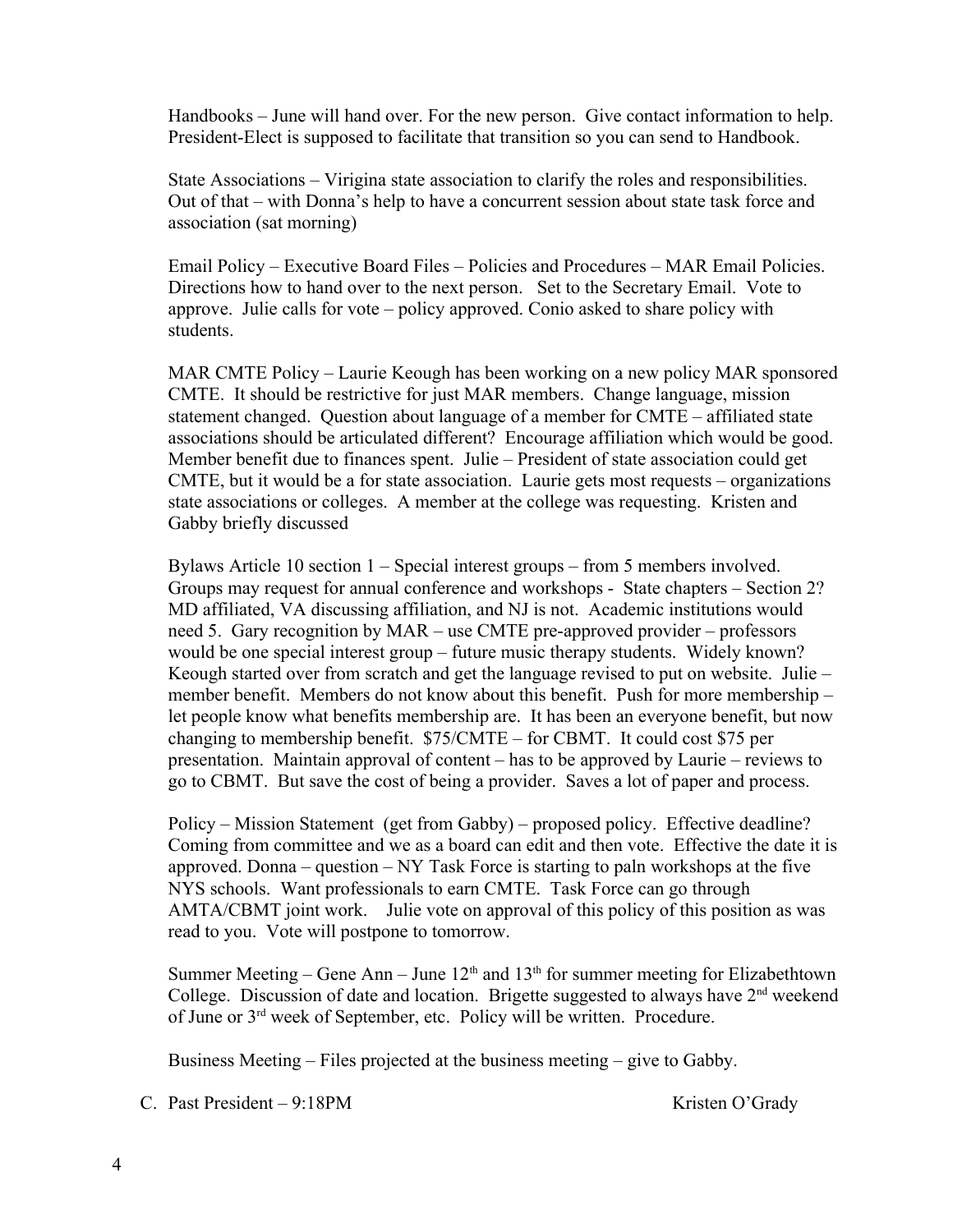Full slate of nominees. Excellent nomination committee. Listed in report. Approval the following slate of nominees on page 16. Julie – discussion. Slate of nominations approved. Nominations presented at business meeting. Bylaws – ballots will go out electronically 2 weeks after conference.

D. Public Relations 9:21PM Megan Resig Board Book Page 33 – Committee wanted to rewrite the whole website – rewrite content. It has taken awhile. Working on creating content. Tweaking the concept of the website due to the amount of content. Soft launch of the website. Sneak peak of the website. Solicit feedback on what information they want. Meet the committees (Government Relations) soliciting monthly content. Present the concept (Hard launch link - April 1). No professional media so professional photographer. Call for photos. Brigette – background is intense. Megan – working with multiple backgrounds/full . Comments on new logo. Positions will have a page for content. Committee – blog feed of government relations – job listing, CMTE for states. Rotating content – government relations, students, - transparent of what you are doing. Conference blog – post more frequent updates. All self archiving. Do not have to pull from archives. Most recent newsletter link. Solicit feedback from members – content.

Brand standards – logo, font, social media, letterhead for all new brand standards. Guidelines for branding.

Booth. Update Google Drive for a shift.

Agenda items in reference from website

Website Management --- April  $1<sup>st</sup>$  – Manage it effectively – Easy to make updates – put in place for webmaster. Soliciting content and edit content. Committee discussed it a lot. Appointed position. Public Relations Council: Webmaster, Social Media,

\_\_\_\_\_\_, Local Media Outreach – listed in constitution for a council. Conference Council positions are listed in Constitution. Gary – Council is a group of committees. You are asking for a PR Committee. Webmaster – appointed? Appointed position would need to list this Constitution… Appointed position – involve constitution amendment, which we cannot do it right now. Special election due next spring. Megan – how to manage website. Potential committee members –officially approve committee members… can start work before the official approval. Webmaster would be huge job. Ideally coming to board meetings. We pay Felice – why volunteer instead? Big job – does not need that skill set. Stipend such as WFMT? More workload vs. expertise based. How position is defined/appointed – needs to be decide. Have someone who is willing to be on PR Committee (approved to be on the committee) willing to do this work – trial period. Do not know what the workload is going to be. Next spring we can look at adding an appointed position because constitutional change. Person as committee member. Anita has two leads. Split out the roles. Bylaws for Article 9 Section 3. PR Chair, Media Specialist, Display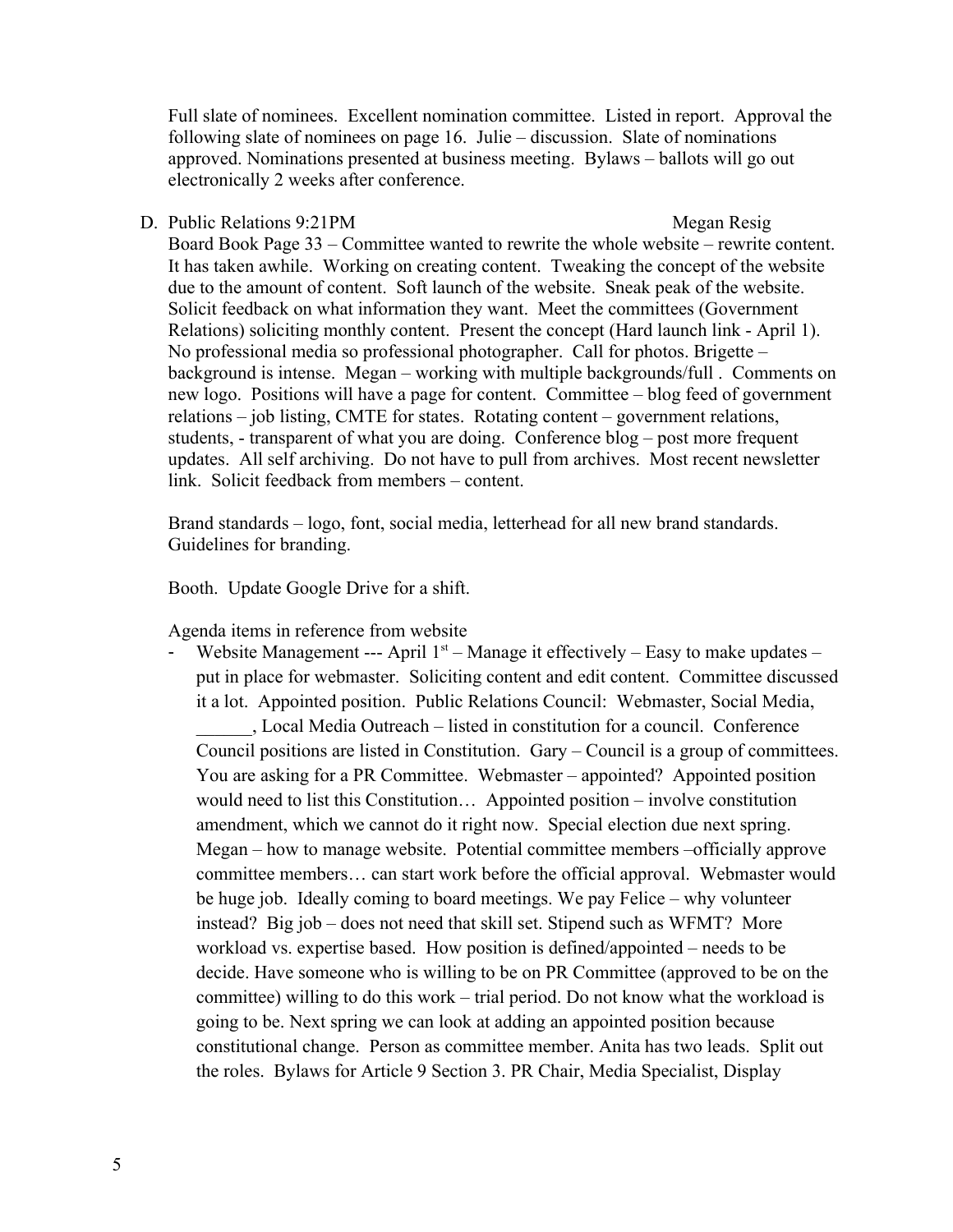coordinator, pamphlet Coordinator – Bylaw change – New President elect Action?? Discuss bylaw changes with PR Change

- Members Only – Minutes, Scholarship information – without having the means to figure out who are members. Asked other regions about other members-only. Anita – change password every year. Membership information is given every quarter – for membership. Brigette - Efforts in improving to have continuing access to membership information. We need information quickly. Megan – login – would need a new contract. Discussion about members-only area.

Other comments before recess:

Gabby – Bylaw changes for this conference – get day before.

Brooke – sent two documents tonight – Budget Process – all on a google document. Don't do anything. Another document conference reimbursement.

Recess (Letter D on Agenda) at 9:59PM

Reconvene at 9:11AM on Thursday

- E. Archivist 9:11AM Julie Neal No report.
- F. Historian 9:11AM Julie Neal Maria was just appointed week a half, no report.

Need conversation about these two positions – how we as a board need to define these two positions. They used to be one position, and then split into two. No one has been clear about what those positions to entail. Donna sent ideas in an attachment to the email – MAR Historian and Archivist. (ADD to Board Book.) Donna invited Bryan Hunter to provide us with insight and history about this position. Historian for AMTA. Unification process. Gives us a jumping off point for discussion – Thanked Donna.

Bryan share with us with experience. Background on historian/archivist for the region. Archivist – home for the archives with Barbara Wheeler. Locate somewhere in the region or with National AMTA Archives. Settled on Duquesne. Developing the contract with Duq... Archives become the property of Duq. No longer MAR's. That would be the point of negotiation. Carol was Historian before Lillian – Interviewing people and video footage. Mary Boyle, Sister Donna, etc. Sending to the archives. Carol created that part of Historians. As AMTA Historian – it is different. Do not give a specific direction. Not getting historical documents, but more working with the archivist. Bill could support MAR Archivist. Historian – not so much about historical materials – more archivist, AMTA definition is to provide historical background to the board about historical perspective is needed. Issues, problems – have cyclical nature. 1 job to remind people of those kinds of things and add to the discussion for AMTA. Donna functions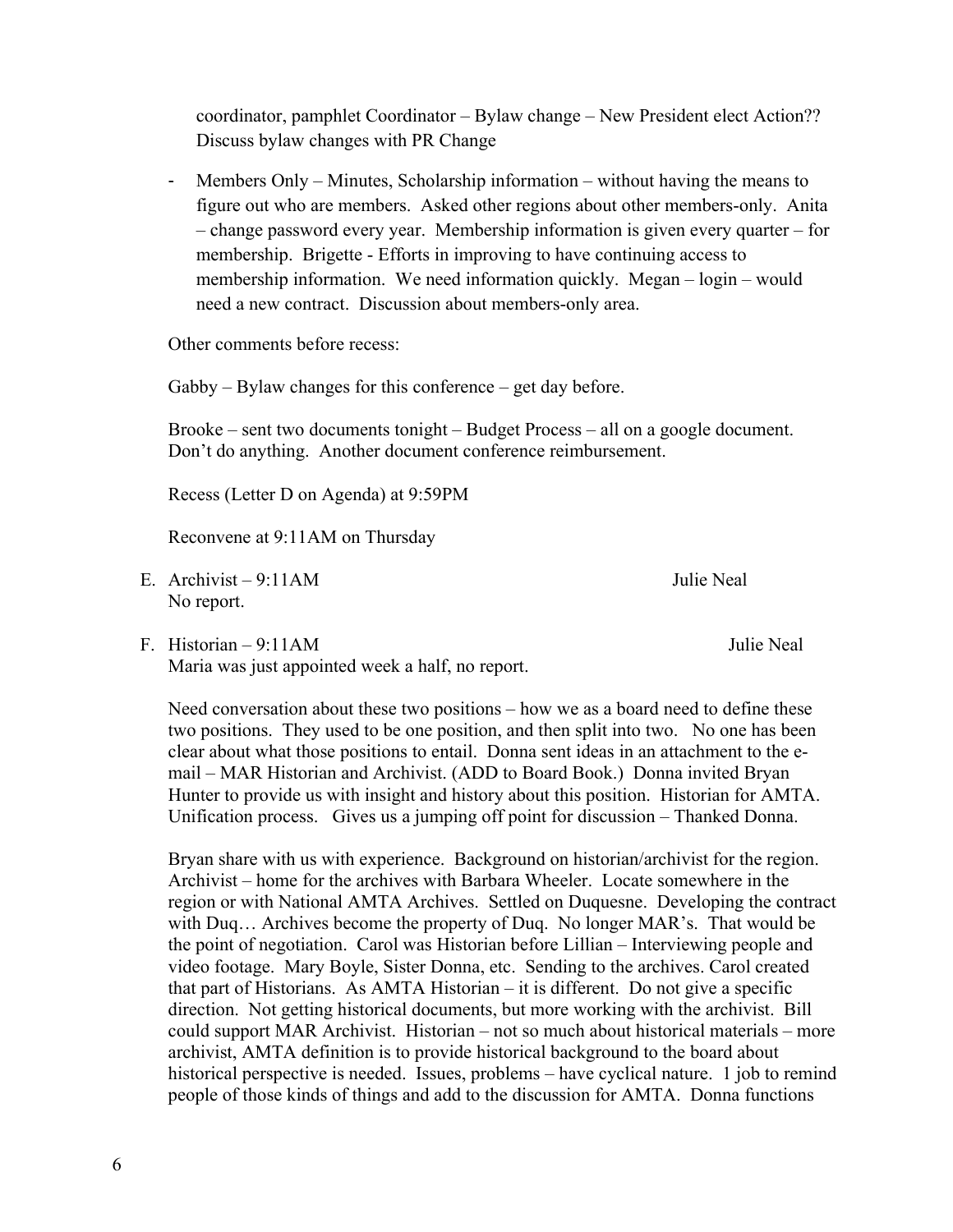that way and Gary and Barb McLean. Each election term, the nomination committee fills that depth of experience. Carol served that purpose too – function that way. Donna – it is important for this region, video interviews but went to archives. So much collective memory and it is scattered all over the place… future music therapists are not going to know. Richer history of the MAR… Pioneers of different models are from our region… It is not really there. Donna would like to see it. There is no direction for new Historians. Mark – mention the newsletter, previously in newsletter for history/archives, powerpoint of history or on the MAR website. Bylaws – publishing findings and history displays. Brigette – can use conference to share historical things. A lot of potential for that, but we need to navigate. Maria F. – Ran videos/memorials and bios, have that information, but scattered – Scranton. Gabby – people said it well-received. Brooke – archivist digitalization. Archivist oversees student archivists at Duq for digitalization. Archives are being cared for, but need some part of it to be archivist/historian – items need to be there for anyone to get materials for historical research. Current history that is being writing right now – Mark – need to collect that as well. Julie – Gary pulled up current bylaws. AMTA Historian function is not listed as Historian in MAR.. depth of historical information to keep that flow and it is important to have. It has been built in, but not a formalized piece of what we do. Discuss via e-mail – Historical Committee – people have been overwhelmed about the job and same with the archivist job – have several people working together/share the work load. Bryan – You don't want to communicate to perspective historians that they do not want to write the historical story on their shoulders. Historical research person – writing history. It should not be a sole responsibility of one person – historical research – it is written through one person's lens. Committee may be good. Bylaws is pretty clean – articulated in such a way does not feel overwhelmed. Donna – Thinking of the person in the role – Standing committee or authority to reach out for help from others – vision how to best capture, reflect and share history. Who would be the right person to do a column. Small committee interested in Historical Committee/Archivist – sit and talk about the top five historical questions of that group – that would be of value to get started. Identify those and then talk about that path on how to get that done. Academic programs – for a thesis topic to answer questions. Julie – when put out feelers, and folks who have been involved in the region before. People that have the information – committee instead of holding a board position. In bylaws - Coordinate historical displays and disseminate to the region – it is open. E board can decide what we need from the Historian. Such as unification or just one topic. Highlight for each newsletter. Annual report – this is what we have been working on. Maria F. Reaching out to people knew that information. Barbara Wheeler did that. Those people will have the accurate information. Kristen - Archivist before 2007 – Older bylaws. Interested in bringing that back

Thanked Bryan for thoughts and experience. Bryan would be glad to serve on the committee, but not chair. Conio – add historical perspective for executive board – that should define. Look for the language .for AMTA Historian. Maria B. H. – committee vs. council? Could be a council? Time being for a committee – grabbing people – starting fresh with the purpose of the Historian. Julie – take from discussion and share thoughts with Maria. Gary – from parliamentarian – looking at procedure. How will you make the historical facts known. Mark – Archivists – pictures for newsletter – need to get that out there? Giving a task? Had not had a historian to access certain things in the archives.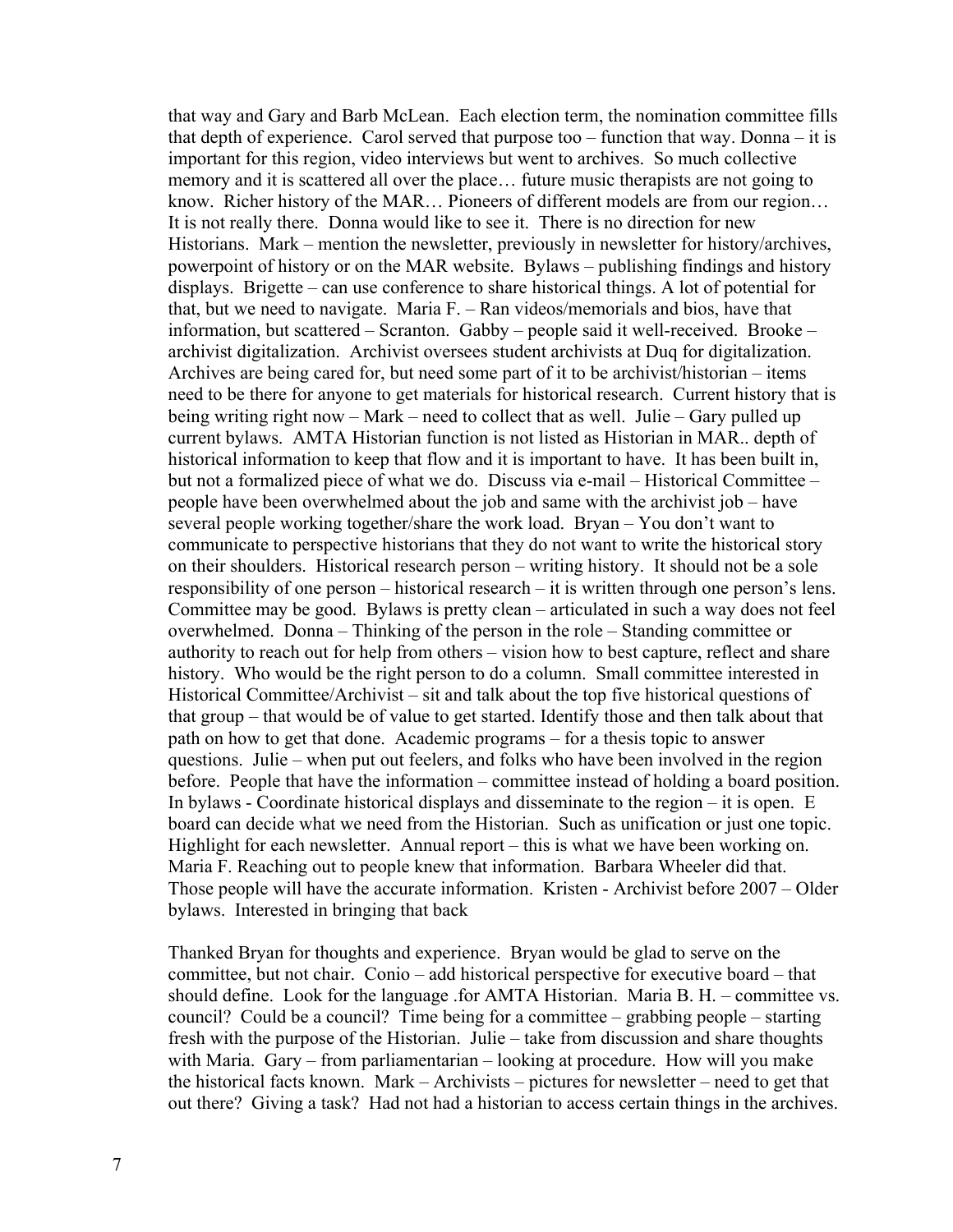Julie – agree with Conio – can be covered in the bylaws – as other duties as assigned as we move forward. Conio – share another idea –Understand our history – call out to do a research project to gather our history/write a book – attach a stipend. It would be interesting to have a document of our history. Bryan suggested master's thesis. Gary – History of MAR – that may be a huge document, but historian being pieces of that to write a column or present on a specific thing – history of conference or history of music therapy in a certain area/ history of unification. Julie – that could lead others to think of a bigger part. Information gets to research committee. Donna – use document from Donna and Maria add thoughts – Historian committee. Trish – historical research  $\geq$  research committee – valuable asset. Research Committee – detached from the board – wrapping that part in to that part of the organization. A piece that is missing for the board business

### G. VP for Membership Anita Gadberry

No report – the numbers come in April. Student membership – contacted MAR reps and schools – hopefully use materials she gave them. New member forms in the last two years. Get connected. Calling Drive – focusing on MD and PA due to Town Hall meeting/conference location. Deadline Conference Member Support - \$300 each – 2 each. March  $1<sup>st</sup>$ ... How is the going to influence the conference date? A more reasonable date? January 15 may be too early. Trish – want to do it by early bird deadline. Julie – can be that a moving date based on when the conference is? When the conference Council determines the deadline. That would determine if the registration. Early bird is 1 month. 2 weeks prior to early bird registration deadline. Anita – early bird registration plus two weeks earlier. Active vs. inactive members – inactive member category – submit application can be inactive member \$50 / year. You get all membership benefits, except hard copy of journal. What do we do for MAR? Inactive members in MAR? Can they apply for conference member support fund? They can vote and hold office in AMTA. Julie – we need to interpret that. Bylaws Articles 1 Section 3. Julie – inactive should be inactive – may not be active – no right to vote or member of the board. Brigette – privilege of representation. Benefits for funds and pamphlets. Holding office or voting should not be available. Donna – last sentence –Article 3 Section 6. Professional not currently practicing MT. Created for family situation is on leave from work for a year. Not for someone who is financially. AMTA is relaying that to membership. AMTA Membership. NYS get licensed – can g inactive – cannot renew your license – not registered. Anita – how it is operating is still practicing and inactive. Reduced rates for inactive for conference. It does not differentiate between inactive and active – Trish. Brigette – if people are not abusing it, seeing it would be OK. Donna – agree except when abusing it. Potential abuse is at AMTA and we don't know why people are. Brigette – review process in place – confidential information? Gabby – illness/family illness listed on AMTA. Brigette – do we have say/change? Julie – who should be allowed for inactive. Anita – you have to reapply every year. Brooke – have to have good faith. They have to answer questions about it. Mark – national bylaws – participation of the association. We cannot do anything. Brigette – can we give a formal suggestion? Julie – using efficacy. Anita – wanted clarification from what we want. Can inactive apply for Conference Support Fund. Membership committee – to proceed and find out what they entail, and make sure people are not abusing. Keep going.

B. Sutton requested to share next for Conference Planning.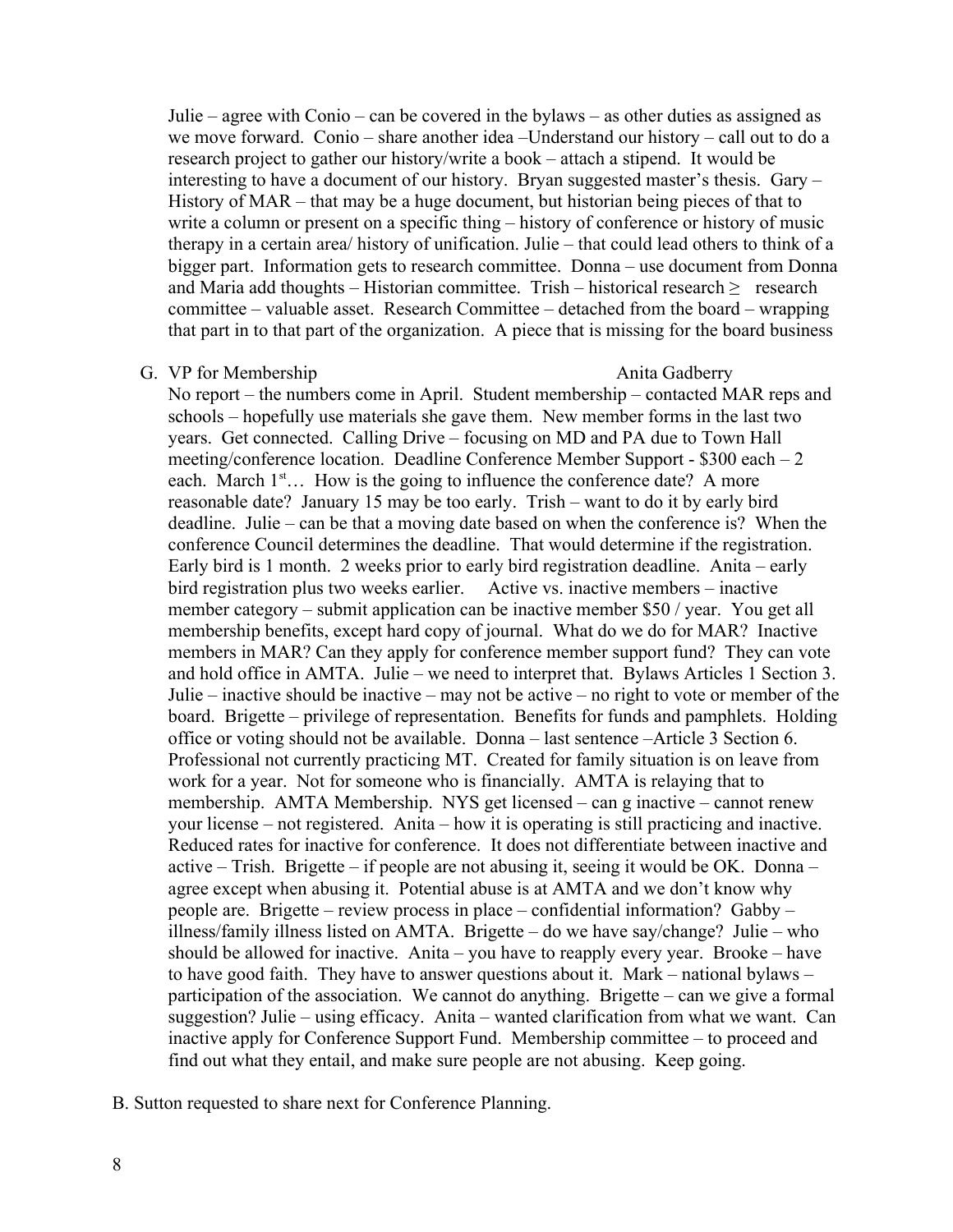H. VP for Conference Planning Brigette Sutton VP For Conference Planning page 32 – Reapprove the council appointments. 2016-2017 – appointments for reapproval. Expect for 2 years. Next year. Tina Meyers – Karen Jasko – stepping down, Darcy Lipscomb – stay in position, Clare and Laurie – CE willing to continue, Molly Hicks – willing to continue, local committee members – Gene Ann and Emily – be local host for Harrisburg. Checking if presidential appointments. Conference council are presidential appointments – for only that term of president. Submitting that information for the future term/executive board.

Report – update number 2 – registration is 629! Over \$69,000.

Number 3- RegOnline – on Drive (ADD – Executive Board files).  $2<sup>nd</sup>$  year. It has eliminated the leg work. Thought had 2 year contract. It was a 1 year contract. Out of service agreement. Present for 3 year commitment – lower rates. Estimating the registrants. \$355 per person \$395 – service agreement… it is estimating at 500 people. – It is difficult to estimate due to location. Need to sign a new service agreement – a 3 year agreement. Would like to ask for approval. Need board approval? Needed for the first year? or get signature of President. It is a change in budget? It is a contract that the President is signing. It would come out of the Conference Budget. Not allocating funds? We already planned. Already in the budget. Brigette just needs a signature from Julie.

Request executive session at 10:16AM. Brigette make a motion to go to executive session. Trish Seconded. Motion approved. Brigette – motion to end executive session at 10:29. Trish seconded. Motion approved.

I. Finances – 10:30AM Brooke Carroll

Report on page 17. Brooke – balances. Included budget and actual spending to date. Enter into budget planning project. Filled out the form in previous years. Sent a document – FY 2015-2016 Budget Planning. Enter information. Budget requests (FY 2014-2015) from previous items. If you want to change or amend – need to provide rationale for that change. Submitted by end of the month. Need to be approval via e-mail or June meeting. Existing board should approve the budget – Julie. Before June for vote due to new board members changing in June  $1<sup>st</sup>$ . Ouestion for discussion – discuss changes for budget line representatives. Does it need a vote. i.e. Delaware State Corporation fees… paid by Brooke, but send to Julie for budget line representative. Can it be changed to budget line representative. Does it need board member approval. Gary – it would be procedural. Contractual – President needs to sign. It is an annual fee so it will make the change. E-mail record... Approval to pay it from President. Accountant – meet with accountant. Need signature for due to electronic. Budget line items. Will be discussing with accountant for signatures for certain budget lines every month. Will report back after talking with accountant. Gary – good accounting practice, what are your procedures? We may need to change procedures. Only this past year to digitize. Due forms – Over \$200 send to Julie first – makes more organized. Purpose of the payment – reimbursement vs. bill to pay someone else. Name of that form – 2014-2015 MAR Treasury Request Form/Deposit Form. And also Travel reimbursement policy. Mark – for national. For \$150 with inflation. Amount went up in the previous few years.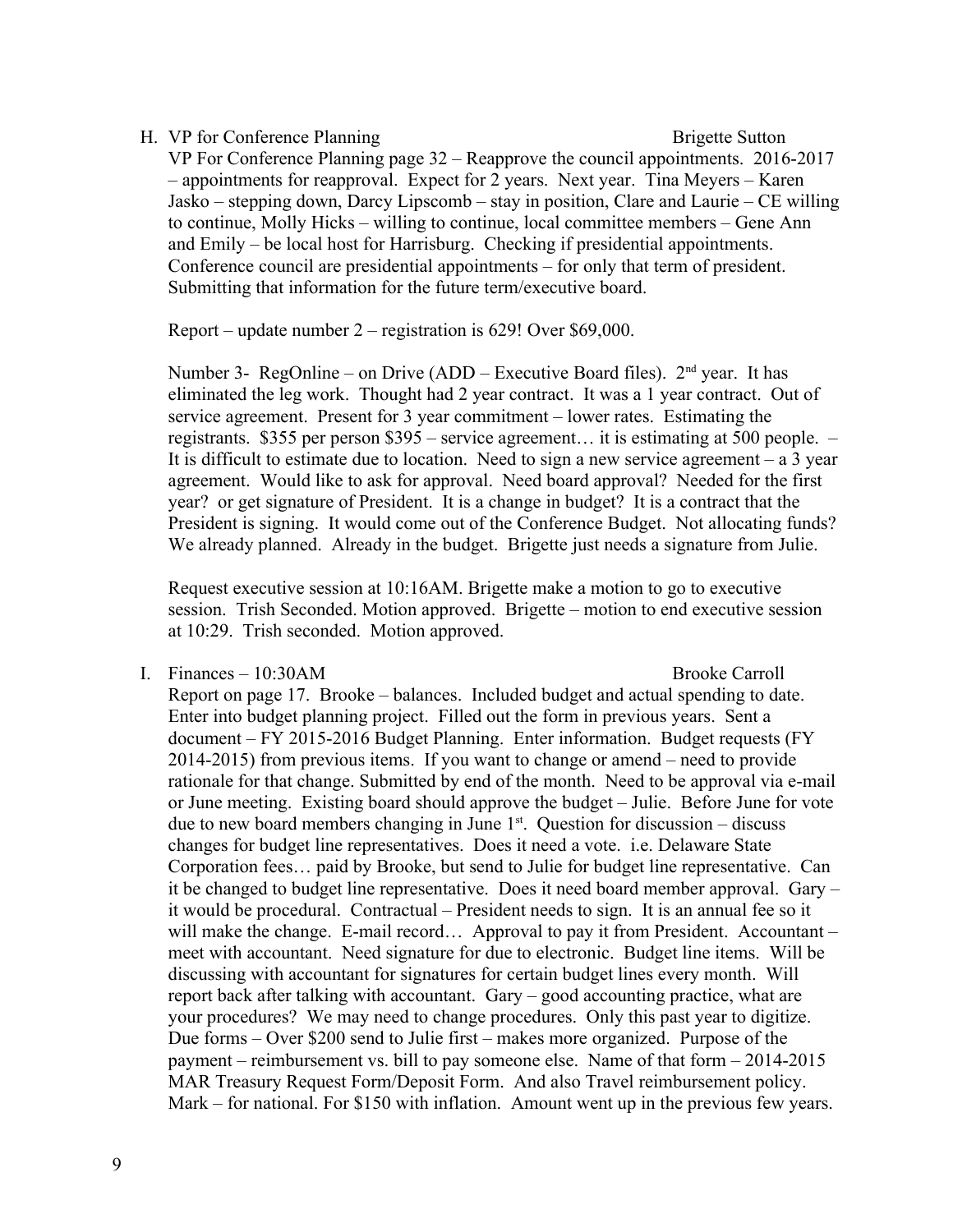Gary – purpose pay for one night  $$75$  – to help for hotel night. 1 more thing – accountant friend – willing to spend time/investing more time – Financial planning – know anyone? Contact Brooke – to audit – family volunteer –but a friend would be paid. We have budgeted money to pay. Family cannot be paid though. Mark knows someone as a consultant – will send email to Brooke.

### J. Government Relations Chair – 10:40AM Maria Hricko Fay

Read the report. General updates. Bylaw updates. Megan website updates – will come to meeting. Going to Arts Advocacy Day in Washington – involvement will enhance the region as well. Role – national GR – ensure boundaries are kept there. And Donna – state Put things in place Andi Furman – precautions to relationship. State. PA and NJ – moving forward with legislation and bills. VA – met with state task force and state association – reorganize that state task force so the two entities will work together. Tom Gerni and Liz Haley task force– step down and reconfigure the task force. Josh – task force - conversation with him due to lack of – function and work with state association. Difficult conversations. Consulted with Julie and Gabby and nationals. State Task Force for VA put on hold. Recharge later and configure state task force with consultation from state association. Charges for state task force members – will all need to be reapprove. It will be done before June. All task force – all be the same or ask to stay (presidential appointments) happen in June. State Task Force charged by the region to complete their task. State Task Force is working with AMTA and CBMT – there is direct report to both MAR and AMTA. Gary – Has AMTA charged MAR with the state task force. Julie – only region that charges state task forces with tasks. Gary – whoever provides the charge and we approve the members. Donna – History – When NYS had to start responding to things happening, asked for help from MAR and AMTA. Set the precedent for the rest of the region to be charged due to what was established with NYS.

### Read the rest

## NYS – Donna Polen 10:51AM

Exciting things in the next couple months – met with key people – members want draft language for a bill. Diana is covering the meeting in NYC.

K. Assembly Chair 10:51AM Donna Polen

16 delegates, and 15 alternates. And hopefully 16 and 16 for the next round. Great slate for the nominations committee and take nominations from the floor. Problem is always getting feedback from the membership. Tried with e-mail blast, FB, website – MLE and Scope of MT Practice. Gave everyone each delegate's name and no one heard from anyone. Discussed – networking lunch conference committee will have a table there for assembly. Annette Whitehead-Pleaux will join us at the networking. Great thing to try. Brigette will announce it at the meeting about assembly delegate.

L. Student Affairs Advisor – 10:53AM Conio Loretto Sophomore, junior and graduate scholarships. And Jenny shinn interviews be done tomorrow morning and awarded ceremony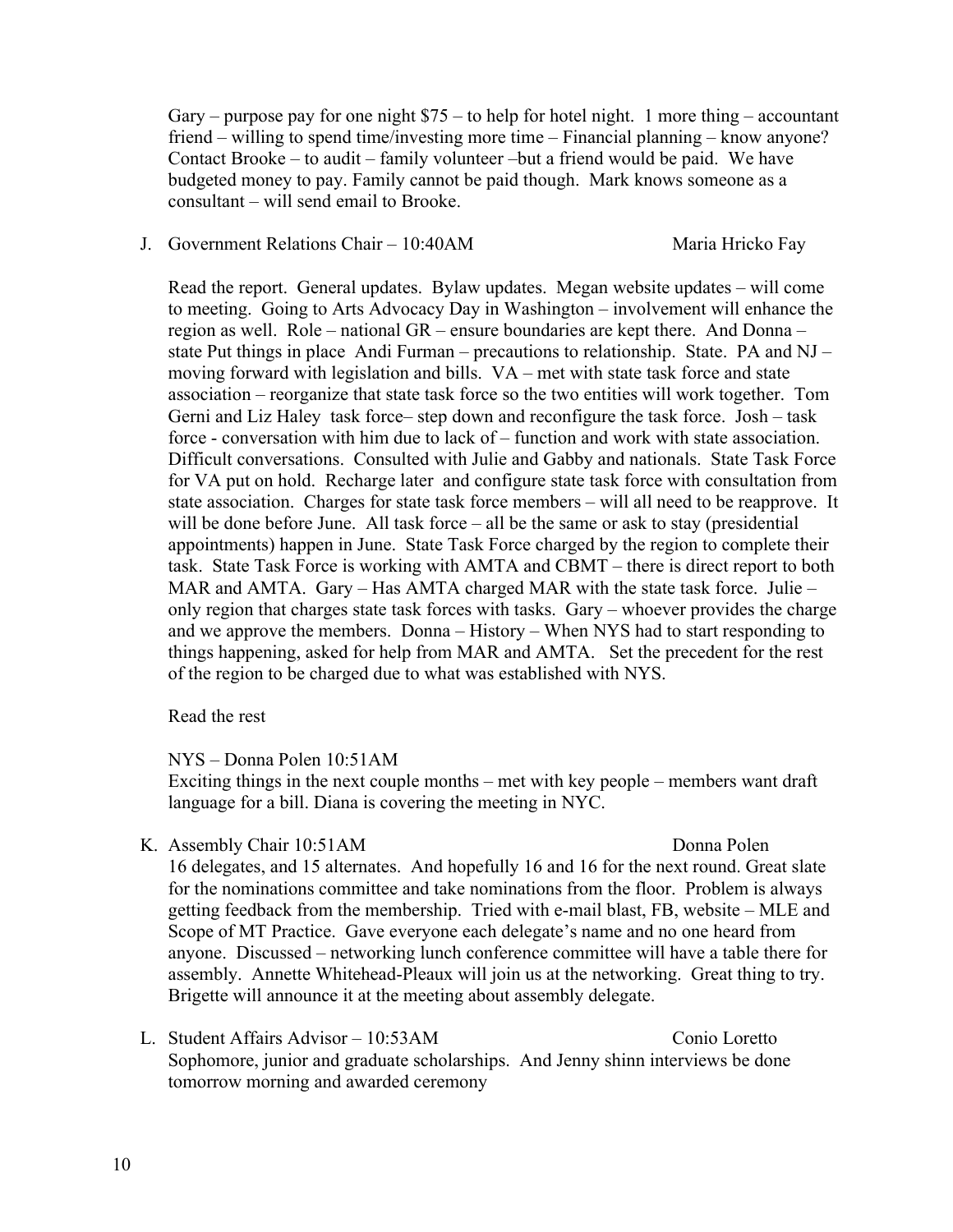Changed the student service project. Tiatana Martin – 96 students and visiting 7 locations and going by sister schools/schools. Lots of planning and professional presentation. And expectations. Signed contracts and policies. Brigette – Handbook. Want to be more professional. Selling their stuff. Penny War – drop share change. Music Never Stops Foundation.

Forum for professionals for students

Internship Recognition Program discussion – will do it and continue to discuss.

Looking for location for Passages.

Donna - Internship scholarships – when announced. School is announced but not the internship site, if known. Please announce school and internship.

Scholarship process – how to apply. Judging went to a different step, and evaluating and leveling the playing field. Include rubric, and do videos. Make everyone understand – student board.

M. Newsletter Editor – 10:58AM Mark Ahola Report in Board Book. Maybe stepping down, been there for 4 years, ok with continuing. Up to Gabby. Survey for elections – survey for free. Survey members about membership? It goes to non-members? MLE to for survey? Do you know your assembly delegates are and what they do for you? Trish – not sure if survey is the best idea. We have a high rate for opening. Survey would be helpful – it is free. We are already paying for it. It would be for non-members and members.

Send out an e-mail to remind people – survey – for general e-mail for newsletter updates. April  $15<sup>th</sup>$  submission.

## **III. New Business** 11:01AM

Vote on Policy. Executive Board Files – Policies and Procedures MAR CMTE Sponsorship Policy (ADD TO BOARD BOOK). Gabby – it can be updated. – Change to MAR-AMTA. Anita – do we need to clarify the \$75? MAR is paying it for each CMTE and be a pre-approved provider. It is not written down and needs to be clarified. Future revision. (Add statement as funds are available?) Leave like it is. Next agenda to look at pre-approved provider and \$75 cost? We need to redefine what co-sponsorship is!!!!! Julie asking to approve policy – policy is approved.

## **IV**. **Good and Welfare** 11:07AM Julie Neal

Donna – thank Brigette and Trish for everything with te conference and supportive in supporting Evelyn Selesky honoring. Family is thankful and will be attending the conference and Thursday and Saturday.